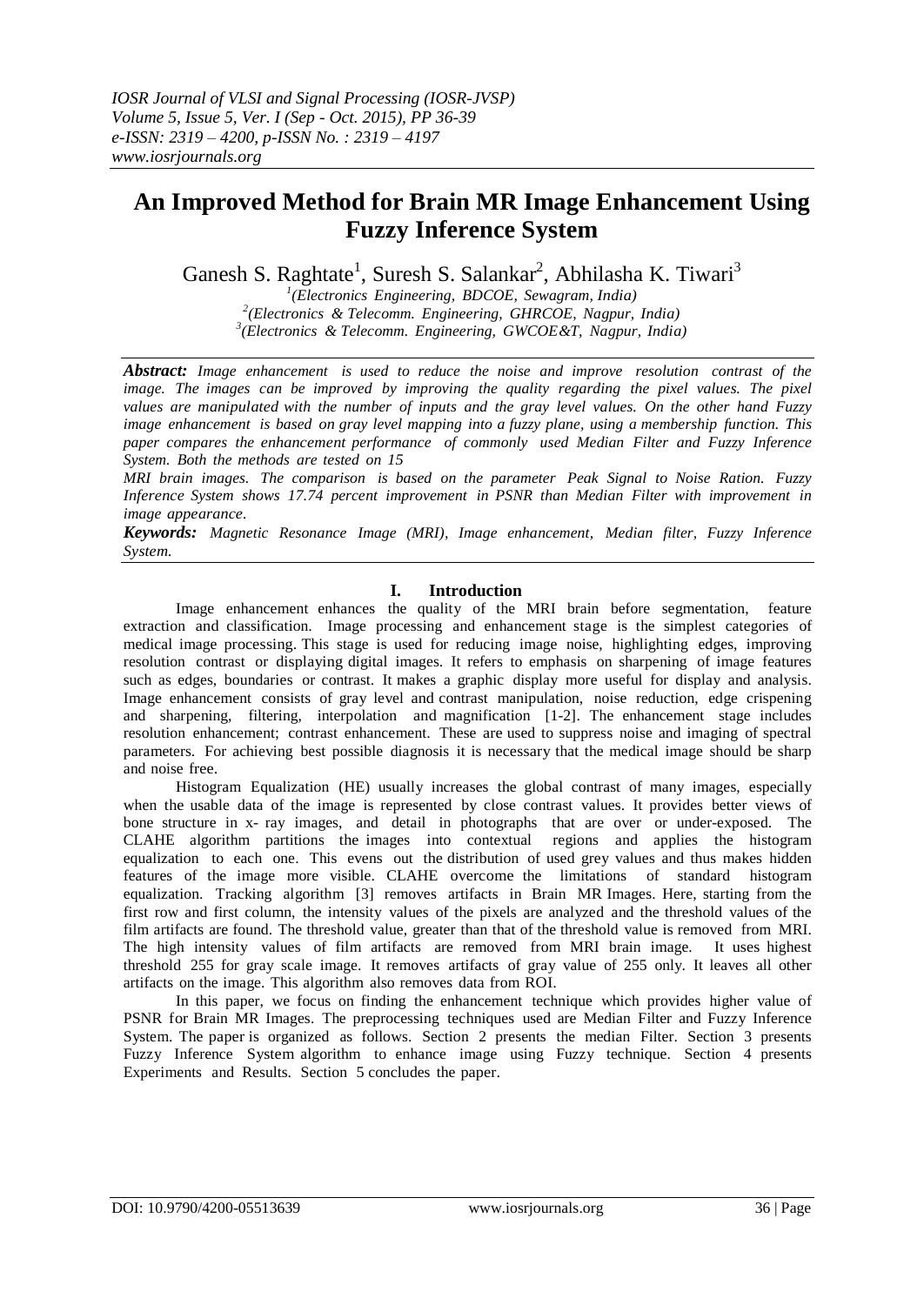## **II. Median Filter**

The median filter is a nonlinear digital filtering technique, often used improve the quality of an image. It removes the noise, high frequency components from MRI without disturbing the edges and it is used to reduce salt and pepper noise. The main idea of the median filter is to run through the signal entry by entry, replacing each entry with the median of neighboring entries. The pattern of neighbors is called the "window", which slides, entry by entry, over the entire signal. If the window has an odd number of entries, then the median is simple to define. It is just the middle value after all the entries in the window are sorted numerically. This technique calculates the median of the surrounding pixels to determine the new (denoised) value of the pixel. A median is calculated by sorting all pixel values by their size, then selecting the median value as the new value for the pixel. The amount of pixels is used to calculate the median [4].

## **III. Fuzzy Inference System**

The fuzzy systems are knowledge based systems, unfortunately, when it comes to human perception, there is no general theory determining what good enhancement is, if it looks good it is good. However, image enhancement is used as pre-processing tools for other image processing technique. Fuzzy technique mainly contains three steps 1) image fuzzification 2) enhancing intensity component 3) image defuzzification.

The fuzzification and defuzzification steps are due to the fact that we do not possess fuzzy hardware. Therefore, the coding of image data (fuzzification) and decoding of the results the coding of image data (fuzzification) and decoding of the results (defuzzification) are steps that make possible to process images with fuzzy techniques. Fuzzy image enhancement is based on gray level

mapping into a fuzzy plane, using a membership function transformation.



Figure 3.1 Fuzzy Inference System

Fuzzy inference system is the process of formulating the mapping from a given input to an output using fuzzy logic. The mapping provides the basis from which decisions can be made. The process of fuzzy inference involves membership functions, fuzzy logic operators and if-then rules. Fuzzy inference system is associated with fuzzy-rule-based system and fuzzy-expert system.

On the basis of following fuzzy rules, an image enhancement algorithm can be developed and implemented:

If pixel intensity is dark then output is darker. If pixel intensity is gray then output is gray.

If pixel intensity is bright then output is brighter.

#### **IV. Experiments And Results**

The MRI data is obtained from open data source [http://www.](http://www/) cancerimagearchive. net/ display/ public/ collections. A sample of total 15 MRI brain images is used for enhancement purpose. These images are with the default size of 256 x 256. The Median filter and Fuzzy Inference System are implemented by using mat lab 7.9. The experimental results are tested in Intel Core 2 Duo CPU 2GHz processor with 1GB RAM. Enhancement performance of Median filter and Fuzzy Inference System are analyzed and evaluated by the parameter peak signal-to-noise ratio (PSNR) given in equation 4.1, PSNR in  $dB = 10 \log 10(2552/MSE)$  (4.1)

$$
MAE = \frac{\sum M N [I_1(m,n) - I_2(m,n)]^2}{M \times N}
$$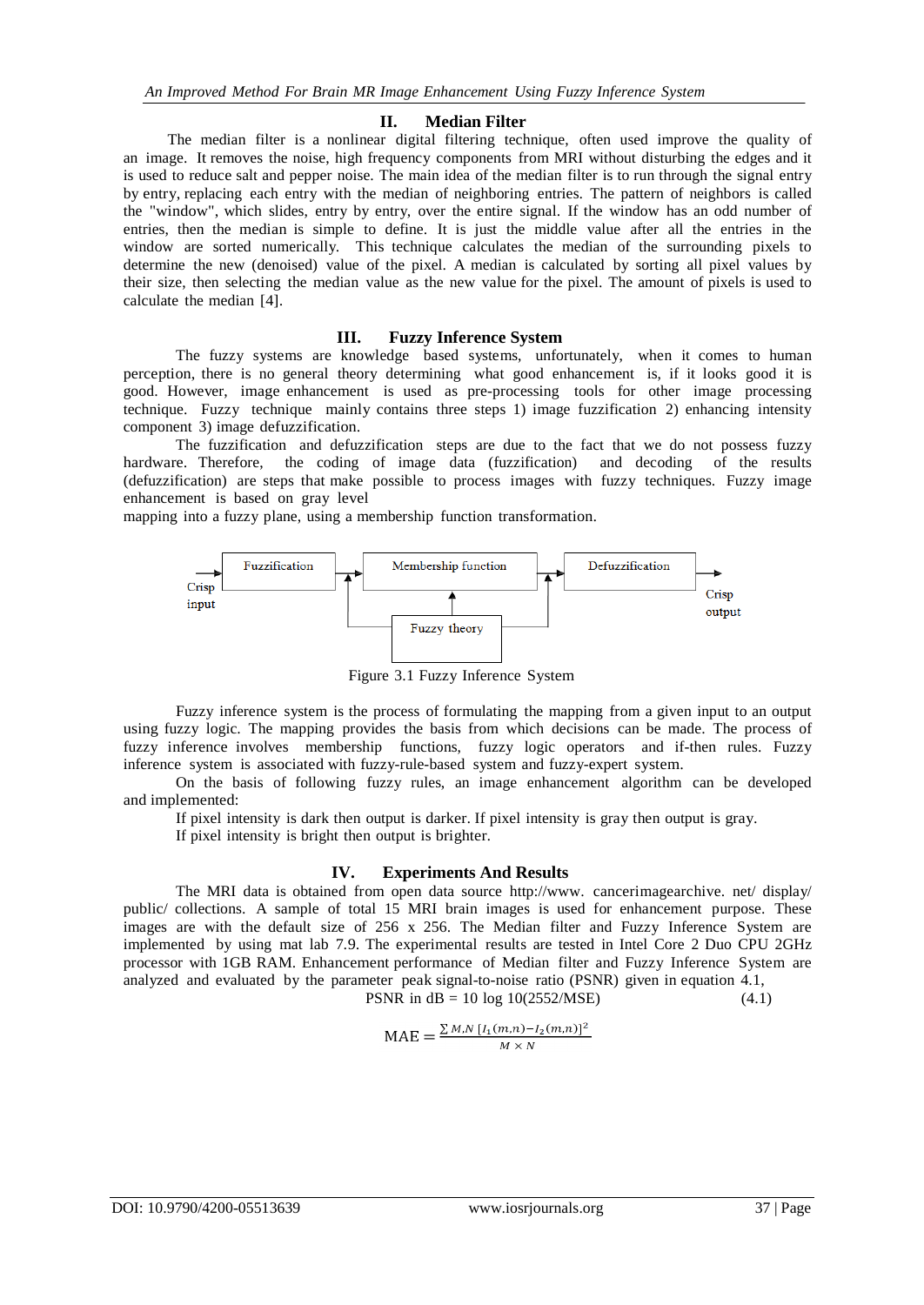| An Improved Method For Brain MR Image Enhancement Using Fuzzy Inference System |  |  |  |  |
|--------------------------------------------------------------------------------|--|--|--|--|
|--------------------------------------------------------------------------------|--|--|--|--|

| Sr.<br>No | Original<br>Image | Median<br>Filtered<br>Image | $\overline{FIS}$<br>Enhanced<br>Image | Sr.<br>No | Original<br>Image | Median<br><b>Filtered</b><br>Image | FIS<br>Enhanced<br>Image |
|-----------|-------------------|-----------------------------|---------------------------------------|-----------|-------------------|------------------------------------|--------------------------|
| 1         |                   |                             |                                       | 9         |                   |                                    |                          |
| 2         |                   |                             |                                       | 10        |                   |                                    |                          |
| 3         |                   |                             |                                       | $_{11}$   |                   |                                    |                          |
| 4         |                   |                             |                                       | 12        |                   |                                    |                          |
| 5         |                   |                             |                                       | 13        |                   |                                    |                          |
| б         |                   |                             |                                       | 14        |                   |                                    |                          |
| 7         |                   |                             |                                       | 15        |                   |                                    |                          |
| s.        |                   |                             |                                       |           |                   |                                    |                          |

Table 4.1 shows that the FIS enhanced image appears fine and sharp compared to median filtered image. Such better enhanced image provides good segmentation results which are required for accurate classification of brain MRI.

The statistical analysis of the both the enhancement methods are shown in Table 4.1.

| Sr.<br>No. | <b>Median Filter</b><br>$PSNR$ (dB) | <b>Fuzzy Inference System</b><br>PSNR (dB) | PSNR (dB) Improvement<br>over Median Filter By FIS |
|------------|-------------------------------------|--------------------------------------------|----------------------------------------------------|
|            | 29.4468                             | 31.2809                                    | 1.8341                                             |
| 2          | 26.0371                             | 30.2992                                    | 4.2621                                             |
| 3          | 25.431                              | 29.1102                                    | 3.6792                                             |
|            | 27.9945                             | 31.1785                                    | 3.184                                              |
| 5          | 26.0596                             | 30.5213                                    | 4.4617                                             |
| 6          | 24.7907                             | 30.1348                                    | 5.3441                                             |
| 7          | 25.4547                             | 29.1035                                    | 3.6488                                             |
| 8          | 26.0799                             | 29.5089                                    | 3.429                                              |
| 9          | 24.6856                             | 28.9625                                    | 4.2769                                             |
| 10         | 24.6691                             | 28.9069                                    | 4.2378                                             |
| 11         | 24.7911                             | 30.0568                                    | 5.2657                                             |
| 12         | 24.2957                             | 29.262                                     | 4.9663                                             |

Table 4.2: Enhancement Performance Of Median Filter And Fuzzy Inference System.